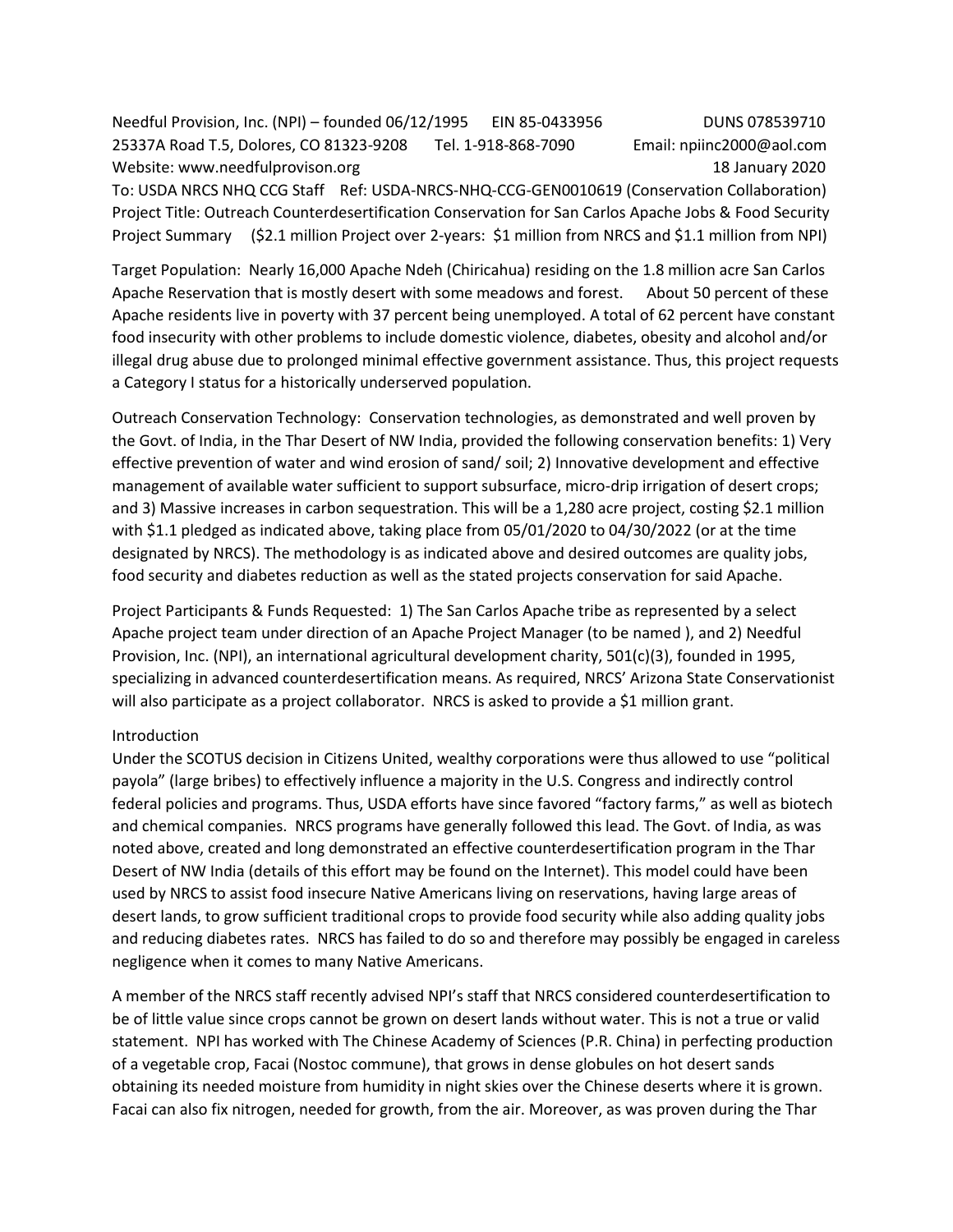Desert project, there are many innovative ways to provide water sufficient for subsurface, micro-drip irrigation water for desert crops. It seems clear that NRCS has long acted to discriminate against and underserve Native Americans living on desert lands NRCS is charged with developing conservation practices for. The results are prolonged food insecurity, high diabetes rates, and horrific unemployment rates for the San Carlos Apache, as stated above. NRCS' records indicate that NRCS does not even list counterdesertification as one of its approved conservation practices.

One-third of all land is desert and some 720 million impoverished populations, living on these desert lands are impoverished and food insecure. Prolonged hunger typically results in these people having frustration and anger issues causing them to support terrorist and insurgent groups promising to "put food-on-their-tables." The result is repeated armed conflict in these areas, and some of this conflict is threatening U.S. national security interests in nations like Somalia, Yemen, and Sudan. NRCS clearly has a fiduciary, if not legal, responsibility to help develop and promote the counterdesertification means to help end population hunger in such areas via demonstration of such technologies on U.S. desert lands. The NRCS has failed to undertake this task although they could do so in the process of helping Native Americans, who live on desert lands, achieve food security.

NPI's counterdesertification technologies, improvements and additions to those used in the Thar Desert counterdesertification effort(s), are as follows:

- 1) Production of food crops on desert lands, without irrigation water, using selected crops such as Facai;
- 2) Innovative development, collection, transport, storage, and management of desert and nearby water resources to fully support year-long subsurface, micro-drip irrigation of desired desert crops;
- 3) Use of natural and artificial ground covers as well as windbreaks to deter blowing sand plus wind erosion and water erosion from infrequent, hard rains;
- 4) Clearing and use of desert brush to make a biochar bioactivated with soil microbes for minimal additions to desert sands or soils to greatly increase long-term natural fertility;
- 5) Spraying of clay particles on desert sands to further increase fertility to increase crop yields;
- 6) Use of sand-filtered livestock and wildlife manure as an irrigation-water additive to deliver basic nutrients to growing plants;
- 7) Addition of tubal-algalculture systems for further prevention of wind erosion while producing algal-lipids for biofuels and algal-solids for protein food and feed supplements as well as other algal products (tubes prevent evaporation of production water and water is recycled after each algal harvest).
- 8) Planting of a symbiotic mix of arid region food, feed, forage, fiber, cash, niche, traditional, tree, and other green-energy crops such as jojoba;
- 9) Creation of a forage and stock-water improvement area for the intensive, rotational grazing of livestock and wildlife displaced from crop production areas; and
- 10) Use of self-sufficient, solar-zeolite cooled shelters for rest and lunch facilities for field labor who work the above crop production under the hot desert sun.

N.B. NPI is planning to create a 6,400 acre counterdesertification demonstration, in a Kenyan desert area, using water from Turkana Lake, in Kenya, using World Bank funds. (We are hopeful that NRCS will fund this proposal for a similar demonstration on a U.S. SCAT desert area near San Carlos, AZ.)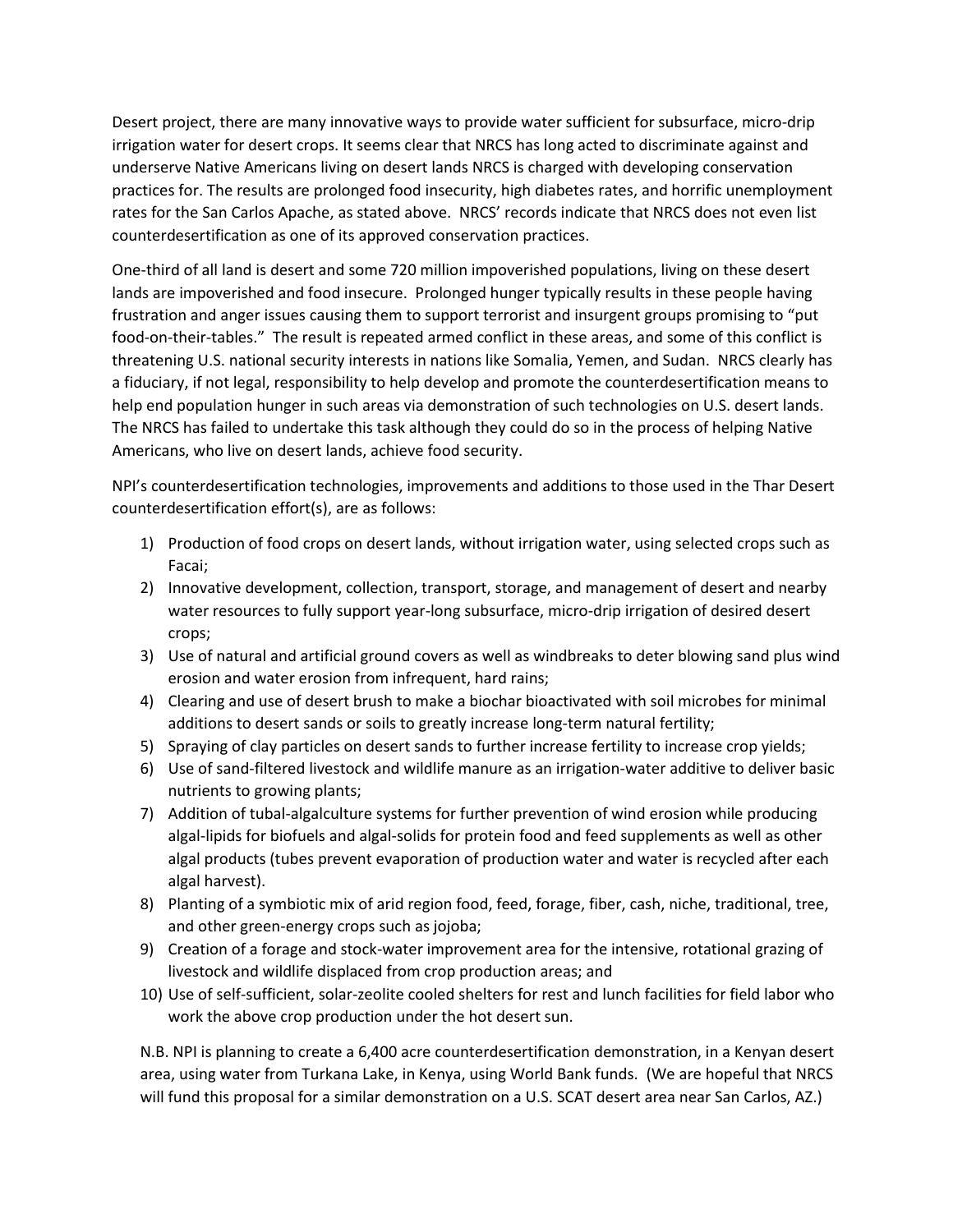## Needs Assessment

NRCS has a critical need to fund an effort for a group of impoverished, food insecure Native Americans to establish the fact that NRCS is not engaged in the careless negligence of these U.S. populations. The other essential needs, addressed by this project, are as stated in the Target Population section (see above). These needs apply to other Native American populations living under similar conditions on their reservation desert lands; e.g. the Navajo. NPI plans to use distance education & technology transfer to later assist these other tribes. In addition, this project will work to help meet the purposes and goals of NRCS in a reasonable dimension created with substantial inputs from clients and beneficiaries. The NRCS Arizona State Conservationist shall be asked to give her advance approval for subject project. Stated needs include no unsupported assumptions and have been proven to be compelling. In summary, priority needs being met are food security, job creation, and the reduction of diabetes rates (based on local consumption of more traditional foods). A special need being addressed is creation and full demonstration of a counterdesertification model that may be used by all impoverished, food insecure desert dwelling populations, worldwide. As may be required by NRCS, documentation will be provided on the stated needs of the San Carlos Apache Tribe (SCAT).

#### Program Objectives

NPI, in collaboration with the San Carlos Apache and Director of San Carlos NRCS will work together to achieve the following objectives:

- a) On said Apache reservation desert land, using irrigation water from a reservation lake, Lake San Carlos, a 1,280 Apache Reservation farm shall be created and made fully operational (over a 2-year project period) using the counterdesertification means detailed herein;
- b) To provide complete training and effective coaching of the Apache Farm Manager as well as Apache farm staff operating the above farm thus adding skilled personnel and quality jobs for subject reservation;
- c) To reduce the said Apache diabetes rate by the growing and consumption of more traditional crops historically consumed by the Apache;
- d) To provide the underserved Apache reservation population with fresh, locally grown, organic, more healthful, tradition-based foods, safely processed and transported short distances to provide food security and adequate nutrition that reduces diabetes rates;
- e) To supplement all the above using a USDA/ FDA certified self-sufficient food processing trailer (8.5 ft. W x 32 ft. L x 8 ft. H) with the means to safely process can, freeze, dry, make value-added food products, and temporarily provide cool storage for food products made from crops grown on the herein described Apache farm;
- f) To create value-added food products from surplus crops to add additional jobs while also creating food items that may be sold for added cash tribal income on local markets;
- g) To evaluate and report on project success based on the quantity, quality, and dollar value of crops produced on said farm along with the evaluation of conservation as well as all the environmental and tribal health benefits created by the subject project; and
- h) To educate the NRCS staff on the many conservation and other benefits of NPI's advanced counterdesertification means.

N.B. The above said mobile food processing trailer was developed, perfected, and tested by Kentucky State University with these trailers now being commercially manufactured by Russell Concessions. In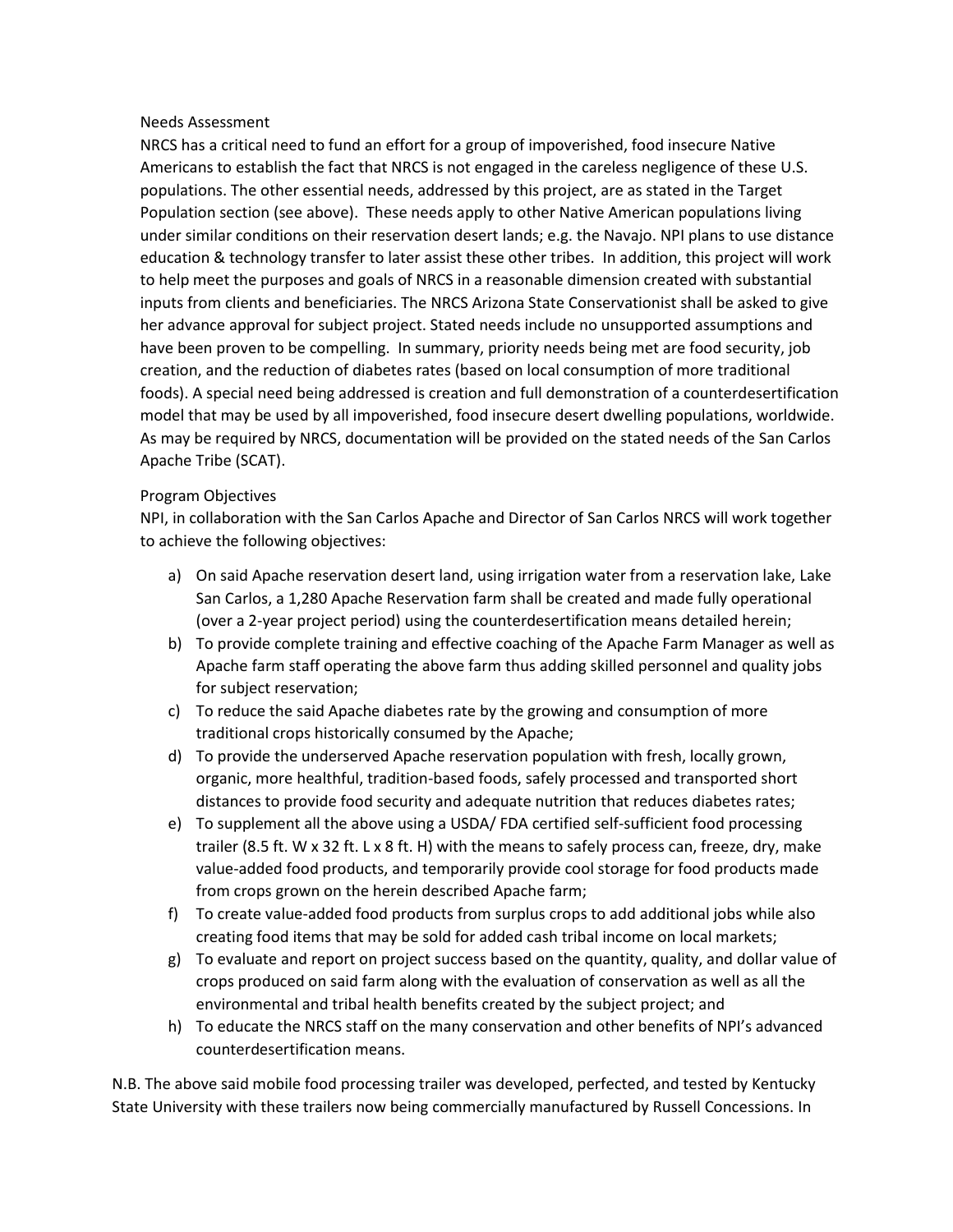several demonstrations of this trailer farmers using same to convert their crops into value-added food products more than doubled their typical farm income.

# Project Methods

1. Project activities shall focus on using the herein described counterdesertification means to start and successfully operate a 1,280 acre desert farm on the San Carlos Apache Reservation. Startup activities include clearing brush and using this to create bioactivated biochar while leveling land and creating any terracing needed to help prevent any soil erosion during infrequent hard rains. Biochar bioactivated with quality soil microbes will be mixed with crop-row sand or soil to a depth of 08 to 10 inches. About 10 percent such biochar levels are desired by such mixing. Areas with sand alone will have a thin layer of clay sprayed, via a special water mix, over crop-rows prior to the above said mixing effort with biochar. A series of 4-inch PVC pipelines will be created to move water, using solar-powered pumps, to farm-area water storage tanks providing water year-long for subsurface¸ micro-drip irrigation of the crop mix being grown on said Apache farm. These initial efforts will allow desert crop production and related activities as described in the above NPI counterdesertification technologies section.

2. The reason for selection of the above activities is because they were well proven in the above stated Thar Desert counterdesertification project as well as being further perfected and added upon by NPI.

3. All of the said activities and probable outcomes are fully transferable to others who might seek to farm on desert lands. Again note that NPI has perfected the means to grow desert food crops with no irrigation water and this is being done in P.R. China.

4. Staff Requirements for subject project are as follows:

- A) Project Technical Advisor (TA), David A. Nuttle, inventor of subject NPI counterdesertification advanced technologies responsible to train and coach the Apache in same;
- B) Farm Manager, a selected San Carlos Apache having the education and agricultural background to start, direct, and sustain all aspects of said farm and counterdesertification means;
- C) Assistant Farm Manager, with like requirements and duties.
- D) A Farm Staff of 12 divided into six teams of two with each team being trained as specialists in one crop or production area of subject project; e.g. production of value-added food products would be one production area;
- E) A Project Accounting & Reports Officer (PARO) responsible for these aspects of said project and fully qualified as well as experienced to accomplish same; and
- F) A Project Evaluation Officer (PEO) who is a contracted, independent agricultural expert with an array of project evaluation skills.

5. NRCS Assistance Requirements: The Director of San Carlos NRCS Office, Millie Titla, is a project collaborator and will make her inputs to the project as she deems appropriate. No special or specific assistance is being requested from NRCS.

6. The above said TA (Nuttle), also NPI's founder and President, is the inventor of NPI's subject unique counterdesertification technologies and holds copyrights, patents, provisional patents, and trade secrets that these technologies are based upon. A technology example is Nuttle's U.S. Provisional Patent No. 61/744,995 for his Tubal-Algalculture System. In addition, Nuttle has IP (intellectual property) for selfsufficient, solar-zeolite cooled desert shelter for desert work forces as well as IP for value-added food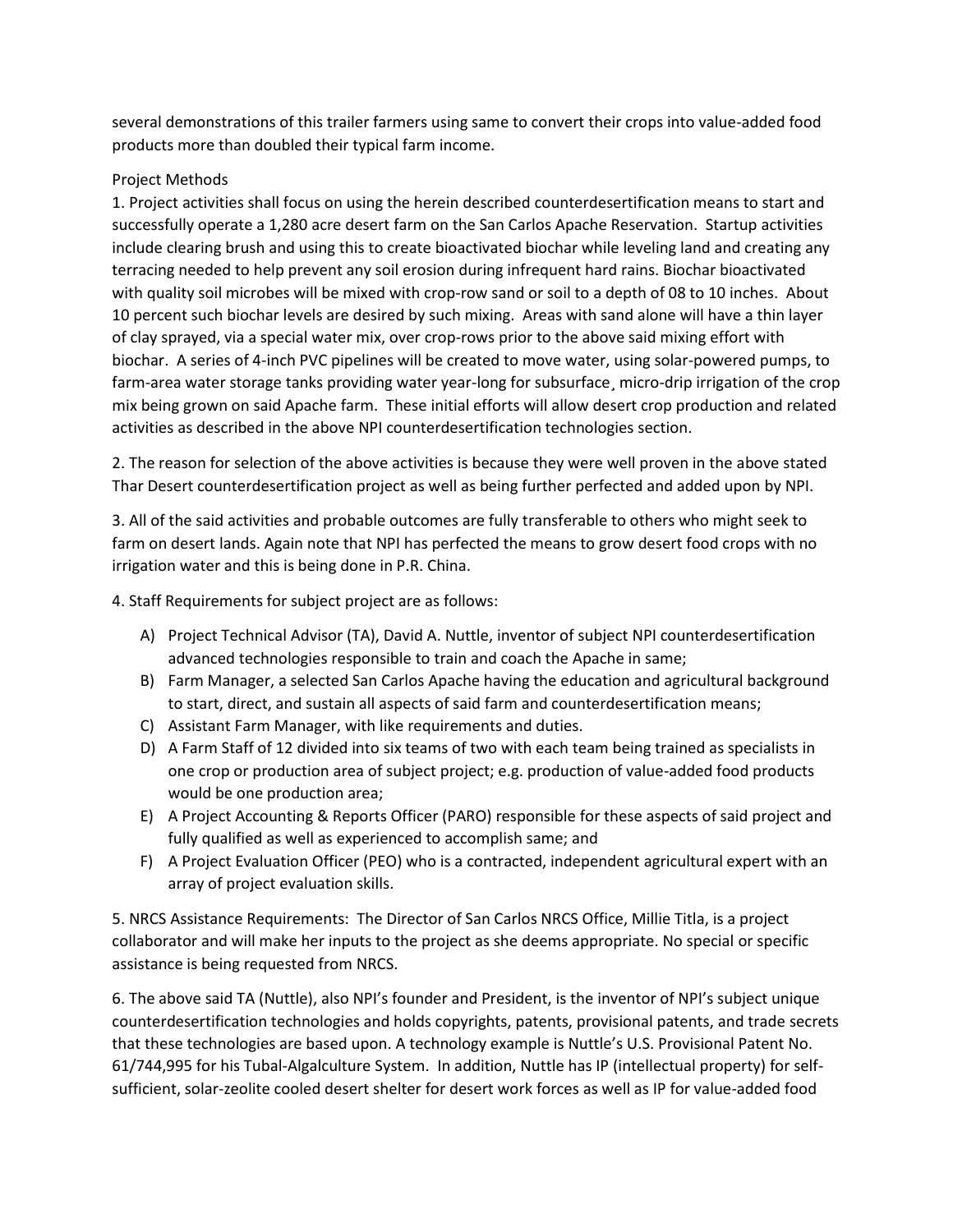products. Nuttle has donated all of this IP to NPI, & NPI is donating perpetual no-fee/ no-royalty use of same to this project as an in-kind match having a current fair market value of not less than \$1.1 million. In actuality, NPI recently refused a \$7 million cash offer for just one of these technologies based on algalculture derived from Nuttle's U.S. Patent No. 5,121,708 and associated Trade Secrets. There is no doubt that project technologies are innovative.

7. NPI has current working partnerships with Pfeifer Guard-All, NovaShield, Hays Engineering, Kohilo Wind, Real Goods, FarmTek, and The University of Embu, Embu, Kenya. Prior partnerships were with two universities, NC State and Duke as well as with a public company NextPath. As needed any one of these partners, or past partners, will be available to provide needed technical assistance to NPI's said project. (NPI also did prior work with The Chinese Academy of Sciences, but not as a partner.)

8. The project activities herein proposed by NPI are reasonable in scope and may be conducted with the stated budget and given resources during the 2-year time-period of the project. NPI's staff makes this statement based on other successful NPI projects that were as complex as the proposed project. NPI works with tribal groups worldwide and NPI's last major project with a Native American tribe was with the Tiwa tribe of Taos Pueblo, NM.

9. Sustainability of NPI's said counterdesertification project will be based on the fact that at the end of the 2-year project period, the subject desert Apache farm will produce and sell sufficient crops and value-added food products to pay all expenses to continue operations. Moreover, this project is expected to be highly profitable for the San Carlos Apache tribe.

## Project Budget

The total project budget, over a 2-year period, is \$2.1 million with \$1.1 million being an in-kind proprietary technologies free-use grant by NPI. A cash grant of \$1 million, from NRCS, would be used to pay for the following project expenses over the stated project period. To wit:

| a)           | Technical Advisor (also acting as Project Manager)  24 months' salary   | S. | 64,000.00      |
|--------------|-------------------------------------------------------------------------|----|----------------|
| b)           |                                                                         |    | 1,200.00       |
| C)           |                                                                         |    | 58,000.00      |
| d)           |                                                                         |    | 52,000.00      |
| e)           |                                                                         |    | 276,000.00     |
|              | Sub-total for Labor                                                     |    | \$451,200.00   |
| f)           | Land clearing, leveling, & fencing  1280 acres @ \$75 per acre          |    | 96,000.00      |
| g)           | Irrigation water system(s)  water, pumps, pipes, tanks, & drip-lines    |    | 107,000.00     |
| h)           |                                                                         |    | 13,500.00      |
| i)           |                                                                         |    | 24,000.00      |
| j)           |                                                                         |    | 21,000.00      |
| k)           | Project equipment  kiln, bio-activation tub, farm tractor w/ equipment  |    | 64,000.00      |
| $\mathbf{I}$ | Special items  mixer & field-sprayer to add clay particles to crop-rows |    | 9,300.00       |
| m)           |                                                                         |    | 73,000.00      |
| n)           |                                                                         |    | 15,000.00      |
| $\circ)$     | Self-Sufficient, solar-zeolite cooled break-shelter for field labor     |    | 46,000.00      |
| p)           |                                                                         |    | 30,000.00      |
| q)           |                                                                         |    | 50,000.00      |
|              | Total                                                                   |    | \$1,000,000.00 |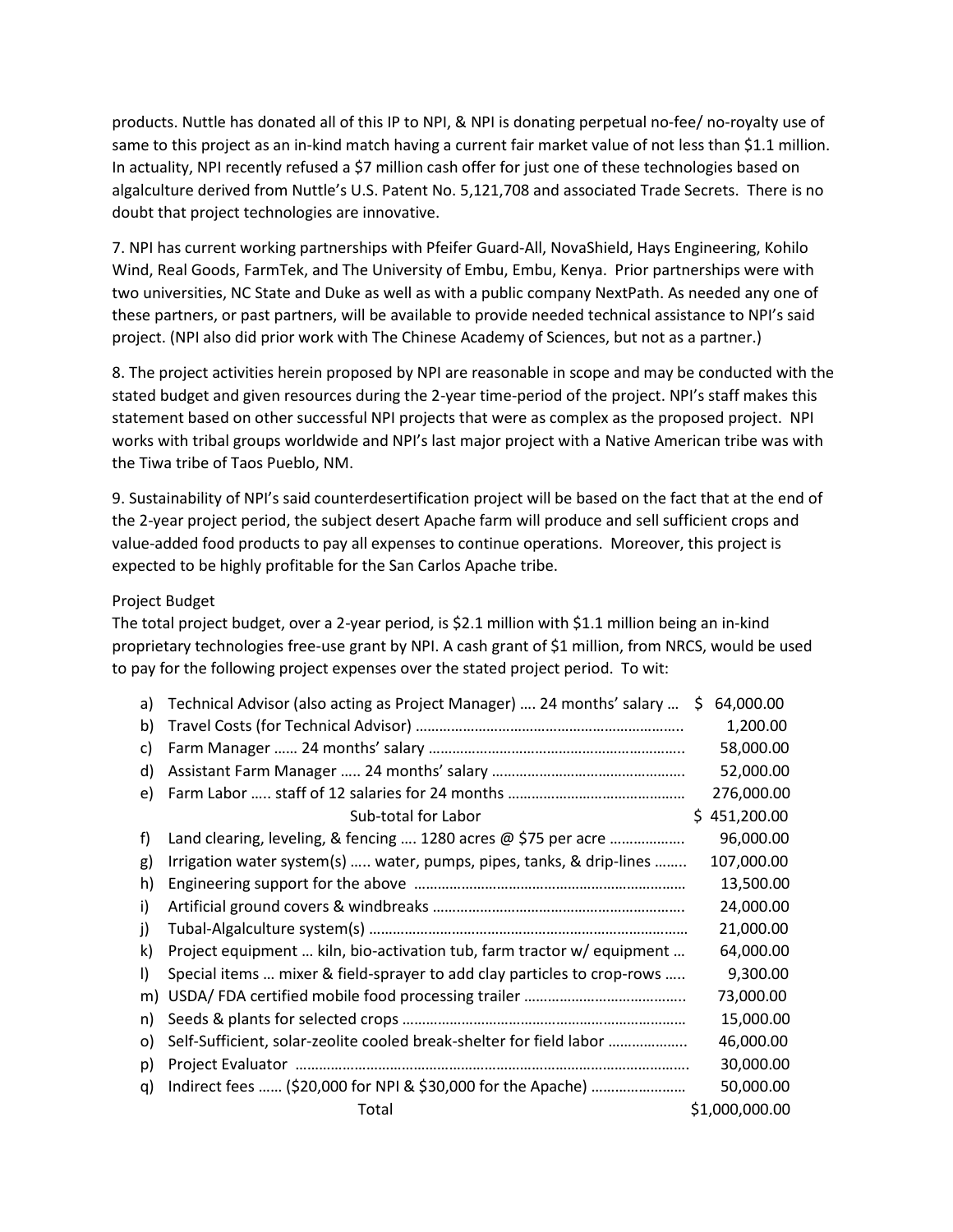N.B. 1) The NRCS grant will be awarded to the San Carlos Apache tribal government and they will assume responsibility for paying project costs and accounting for funds according to the approved budget (see above). The exception(s) will be any budget modifications approved in advance (in writing) by all the parties to this project. If there is any unapproved diversion or expenditure of these funds, said Apache tribe would contractually be required to repay NRCS the entire \$1 million grant. Liability insurance, to cover the project, will be a responsibility of the tribe and the tribe will be responsible for any benefits due to Apache employees of this project.

 2) NRCS may have bureaucratic regulations or legislative mandates that prevent them use of their grant funds for one or more of the above budget items. In that event, two options are proposed: a) The participant tribe finds and approves funds to cover the budget items not approved; or b) NPI delays this project for a year and uses that time to promote and obtain legislation from the U.S. Congress that will require NRCS to fully support the proposed project. Such legislation will be requested on the basis of a known critical need to develop counterdesertification models that will help resolve hunger issues that are acting to promote armed conflicts in desert nations with starving populations. Such an effort is a high priority U.S. overseas national security support and is expected to be approved by Congress.

#### Evaluation of Project

NPI is in the process of recruiting a skilled agricultural projects evaluator from an Arizona university to be the independent, third-party evaluator for subject counterdesertification effort for the San Carlos Apache. That evaluator will be provided to NRCS on or before the NRCS grant award for this project if approved by NRCS. Evaluation will be based on: a) Numbers of successful conservation practices created and demonstrated; b) The quantity, quality, and profitability of crops produced; and c) Effective achievement of project goals for the Apache; e.g. food security, job creation, and reduction of diabetes rates for the tribe.

Technical Advisor (also the Project Manager and Technology Inventor) Background David A. Nuttle, has a farming background and was an FFA State Farmer and winner of a national 4-H Award during his youth. He has a BS degree in Agriculture with advanced training in tropical, desert, urban, and greenhouse farming along with over five decades of successful agricultural development experience, worldwide. Nuttle is a published author and inventor of unique agricultural technologies to include those NPI will be using for subject project. He has worked with 39 tribes such as the Montagnard's of Vietnam, Hmong and Tai Dam of Laos, Embu of Kenya and Tiwa of Taos Pueblo in NM. Nuttle's early work with tribes is detailed in a book entitled "Vietnam's High Ground," by J.P. Harris (a distinguished historian). His many national and international honors include The Thomas Jefferson Award for Humanitarian Service. Kansas State University named Nuttle as its Distinguished Agricultural Alumni for 2019.

#### Attachments

- A) NPI Letter of Collaboration, Support, and In-Kind Donation
- B) Letter of Collaboration and Project Sponsorship by the San Carlos Apache Tribe
- C) Letter of Collaboration by the San Carlos NRCS Office
- D) Letter of Approval by the Arizona State Conservationist